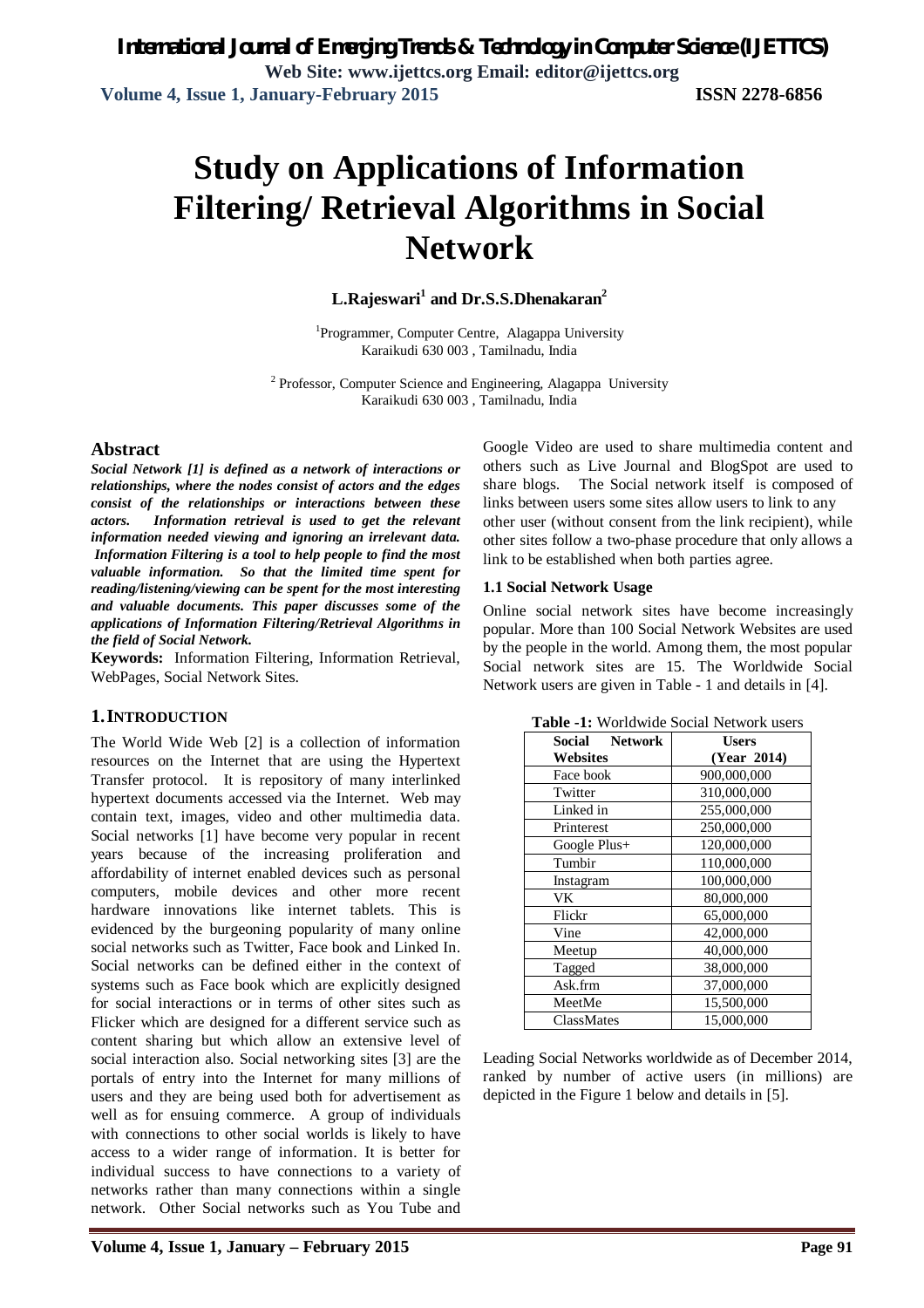# *International Journal of Emerging Trends & Technology in Computer Science (IJETTCS)*

**Web Site: www.ijettcs.org Email: editor@ijettcs.org** 

## **Volume 4, Issue 1, January-February 2015 ISSN 2278-6856**



**Figure 1** Social Network Users

## **1.2 Social Network Age Distribution**

The age distribution data has been collected and calculated as what age distribution looks like across all the 19 sites counted together. The resulting chart is given in Figure -2 and details in [6].



**Figure 2** Age Distribution of Social Network Users

25% of the users of these sites are aged between 35 and 44, in other words the age group of 35 to 44 that dominates the social media sphere. Only 3% are aged at 65 or above.

## **A few observations:**

- **The average age of social network user** is 37 years old.
- **Linked In**, with its business focus has a predictably high average user age as 44.
- **The average age of Twitter user** is 39 years.
- **The average age of Face book user** is 38 years.
- **The average age of My Space user** is 31 years.
- **Bebo** has been the youngest users as witnessed earlier with an average age of 28.

## **2BACKGROUND**

## **2.1 Information Filtering**

Information filtering is a name used to describe the variety of process involving in the delivery of information to people who needs it. Information retrieval has been characterized in a variety of ways ranging from a description of its goal, to relatively abstract models of its components and process. Information filtering deals with the delivery of information that the user is likely to find whether interesting or useful. An information filtering system assists users by filtering the data source and deliver relevant information to the users. For this, information has to be filtered.

## **2.2 Benefits of Information Filtering**

On the Internet, almost anyone can easily publish anything they want at the low cost. This means that, a vast amount of information of varying quality is disseminated. There are lots of interesting things, but also lots of trash. Better ways at finding the most valuable information on the Internet and to avoid trash would very much enhance the value of the network. Since people downloads millions of messages and web documents every day and very often do not immediately get what they would mostly like to get, the gains through better filtering are enormous. Even a filtering with a 10% of efficiency gain, that gain would be a worth billions of dollar a year. Filters are also used to organize and structure information. People wants to read the most interesting messages and want to avoid having to read low-quality or uninteresting messages.

Filtering is often meant to imply the removal of data from an incoming stream rather than finding of data in that stream. In the first case, the users of the system see what is left after the data is removed; in the later case, they see the data that is extracted. Schools and universities select which information to teach the students based on scholarly criteria. The intention is again to help the customers, the students, to get the most out of a course. Political organizations select what information is discussed in their organizations and distributed to their members. The advantage with this filtering can be done in the background and that messages filtered away need never be downloaded to the client. For information filtering, many algorithms are applied nowadays. Some Information Filtering Algorithms are analyzed in this paper.

# **3ANALYSIS OF INFORMATION FILTERING/RETRIVAL ALGORITHMS**

## **3.1 AdaRank: A Boosting Algorithm**

In this method [7], first describe the general framework of learning to rank for document retrieval. In retrieval (testing), given a query, the system returns a ranking list documents in descending order of the relevance scores. The relevance scores are calculated with a ranking function (model). In learning (training), a number of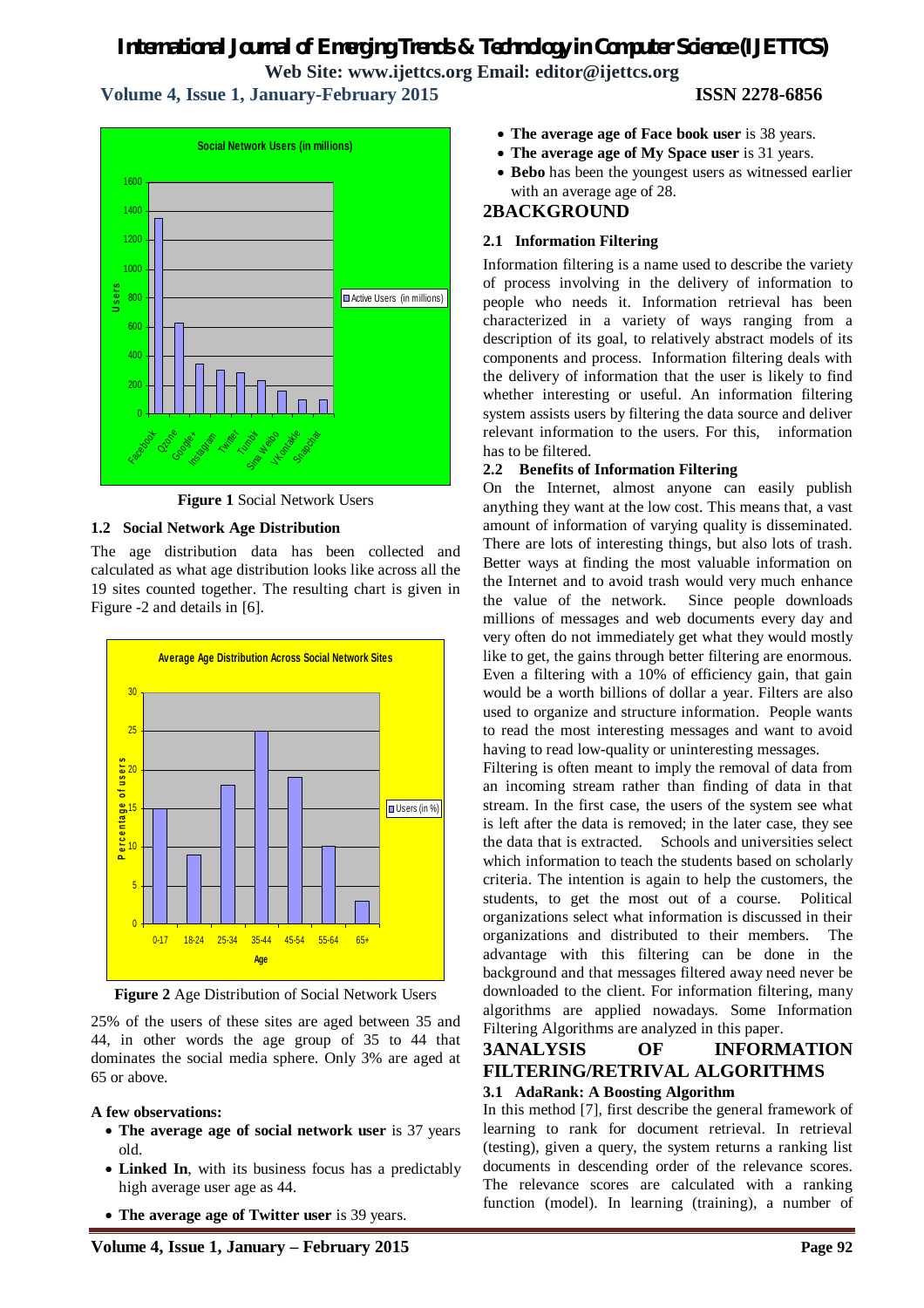## *International Journal of Emerging Trends & Technology in Computer Science (IJETTCS)* **Web Site: www.ijettcs.org Email: editor@ijettcs.org**

## **Volume 4, Issue 1, January-February 2015 ISSN 2278-6856**

queries and their corresponding retrieved documents are given. Furthermore, the relevance levels of the documents with respect to the queries are also provided. The relevance levels are represented as ranks. The objective of learning is to construct a ranking function which achieves the best results in ranking of the training data in the sense of minimization of a loss function.

Suppose that  $y = (r_1, r_2, \dots, r_i)$  is a set of ranks, where i denotes the number of ranks. There exists a total order between the ranks

 $r_i > r_{i-1} > \dots > r_1$  where '>' denotes a preference relationship.

In training, a set of queries  $Q = [q_1, q_2, \ldots, q_m]$  is given. Each query  $q_i$  is associated with a list of retrieved documents  $d_i = [d_{i1}, d_{i2}, \ldots, d_{im(qi)}]$  and a list of labels  $y_i = [y_{i1}, y_{i2}, \ldots, y_{in(qi)}]$  where  $n(q_i)$  denotes the sizes of lists  $d_i$  and  $y_i$ ,  $d_{ij}$  denotes the j<sup>th</sup> documents in  $d_i$ , and  $y_{ij}$  $\epsilon$ Y denotes the rank of document d<sub>ij</sub>.

The objective of learning is to create a ranking function f:  $X \leftrightarrow R$  such that, for each query, the elements in its corresponding document list can be assigned relevance scores using the function and then be ranked according to the scores. The queries are clustered into different groups based on the number of their associated documents pairs. Figure 3 below shows the distribution of the query groups.



**Figure 3** Distribution of queries with different number of document pairs

In Figure 3, for example '0-1k' is the group of queries whose number of document pairs is between 0 and 999. The number of document pairs really varies from query to query.

#### **3.2 A New Information Filtering Method for WebPages**

This method [8] is based on the use of Document Object Model (DOM) as the model for representing the WebPages. In this method, assume that a DOM tree is a data structure that represents each single element of a webpage with a node labeled with a text.

**DOM tree:** A Dome tree  $t = (V, E)$  is a tree whose vertices V are labeled nodes connected by a set of edges E. Consider,  $l(n) \rightarrow$  the label of a DOM node n

root(t)  $\rightarrow$  the root of a DOM tree t

**Webpage**: A webpage is a pair (u, t) where u is an URL and t is a DOM tree.

Allow the user to specify complex queries that contain multiple words and metadata such as " " for exact search and Boolean operators (and, or, not) to produce combinations of texts that force a particular order of words.

**Query:** A query is a tuple (w, t, k, i) where w is a word that is associated to the information which is relevant for the user; t is an integer that represents the tolerance required in the search, k is a Boolean value that specifies whether the structure should be maintained and i is a Boolean value that specifies whether the filtering is inverse.

Algorithm: Information retrieval from single webpage **Input:** A webpage  $p = (u, t)$  and a query  $q = (w, t, k, i)$ **Output:** A webpage  $p' = (u, t')$ 

Initialization:  $t = (v, e), t' = (0, 0)$ 

- (1) key nodes =  $\{n \in v | l(n)=w\}$
- (2) relevant nodes = {  $n \in v | n n' \wedge n' \in \text{key nodes}$ }
- $(3)$  if  $(k=true)$ (4) ancestors =  $\{n \in v \mid n_0 \rightarrow^n n \rightarrow^n n_1 \land n_0 = root(t)\}$ 
	- $\wedge$   $n_1 \in \text{key\_noes}$  [ ] relevant\_nodes }
- $(5)$  else
- $(6)$ ancestors =  $\emptyset$
- (7) successors =  $\{n \in v \mid n_0 \rightarrow n \land n_0 \in$  relevant\_nodes}  $(8)$  if  $(i = True)$
- 
- (9) final nodes =  $\{n \in v \mid n \notin$  (successors  $\{\}$  ancestors)}  $(10)$  else
- $(11)$  final nodes = successors  $\vert$  ancestors
- (12) edges =  $\{(n, n') \in e | n, n' \in \text{final nodes}\}\$

return  $p' = (u_n(final-node, edges))$ 

In this algorithm [8], it proceeds by

- (i)Finding the *key nodes* for those labels is equal to the text specified by the user (w).
- (ii)From these nodes, the *relevant nodes* are computed, which are those whose syntax distance to the relevant nodes is lower that the tolerance specified by the user (t).

The idea of using the tolerance as a measure of semantic relation is an important contribution of this technique.

#### **3.3 Genetic Algorithm in Online Information Retrieval 3.3.1 Chromosome Representation**

Online information retrieval using Genetic Algorithms (GA) [9] is based on vector space model. Within this model, both documents and queries are represented by the vector. A particular document is represented by vector of terms and a particular query is represented by vector of query terms.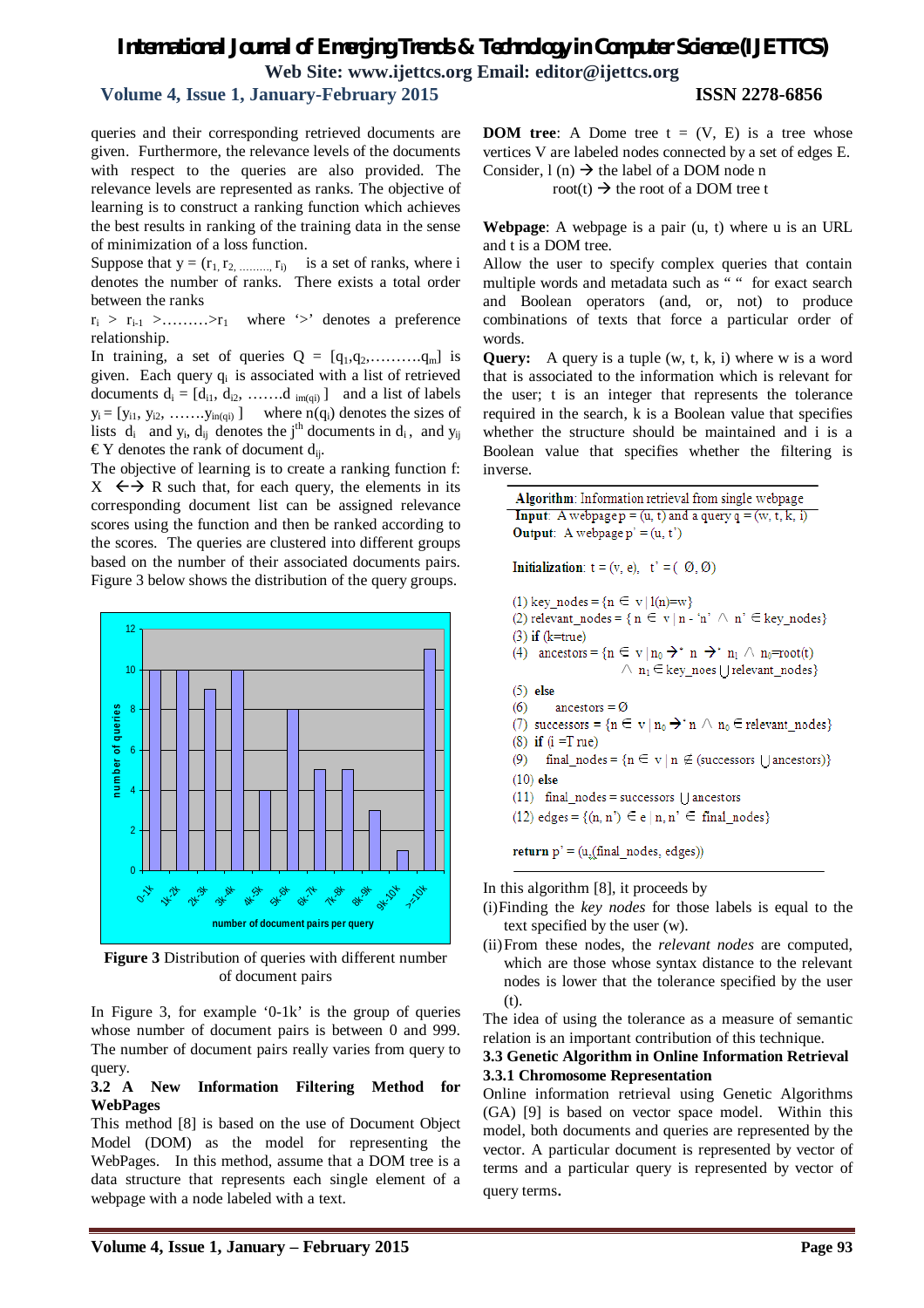## *International Journal of Emerging Trends & Technology in Computer Science (IJETTCS)* **Web Site: www.ijettcs.org Email: editor@ijettcs.org**

## **Volume 4, Issue 1, January-February 2015 ISSN 2278-6856**

A document vector (Doc) with a keywords and a query vector with m query terms can be represented as

 $Doc = {term<sub>1</sub>, term<sub>2</sub>, term<sub>3</sub>, .........,term<sub>n</sub>}$ 

 $Query = \{qterm_1, qterm_2, qterm_3, \ldots, qterm_n\}$ 

Using binary term vector each term (or qterm) will be either 0 or 1. Term is set to zero when term is not presented in a document and set to one when presented in document.

For example, user enters a query into the system that could retrieve 5 documents.

 $Doc<sub>1</sub> = {Relational Database, Java, Web Technology,$ Cloud Computing, DBMS}

 $Doc<sub>2</sub> = {Artificial Intelligence, Internet, Visual Basic,$ Natural Language Processing}

 $Doc<sub>3</sub> = {C Programming, Expert System, Dot Net,$ Multimedia}

 $Doc<sub>4</sub> = {Fuzzy Logic, Neural Network, Cloud$ Computing}

 $Doc<sub>5</sub> = {Object-Oriented, DBMS, Java, Visual Basic}$ 

All keywords of these documents can be arranged in the ascending order as Artificial Intelligence, Cloud Computing, C Programming, DBMS, Dot Net, Expert System, Fuzzy Logic, Internet, Java, Multimedia, Natural Language Processing, Neural Network, Object-Oriented, Relational Databases, Visual Basic, Web Technology.

Chromosome representation as in the Encode

 $Doc_1 = 0 1 0 1 0 0 0 0 1 0 0 0 0 1 0 1$ 

 $Doc<sub>2</sub> = 1 0 0 0 0 0 0 1 0 0 1 0 0 0 1 0$ 

 $Doc_3 = 0 0 1 0 1 1 0 0 0 1 0 0 0 0 0 0$ 

 $Doc_4 = 0 1 0 0 0 0 1 0 0 0 0 1 0 0 0 0$ 

 $Doc_5 = 00010000100010101$ 

These chromosomes are called initial population that feed into genetic operator process. The length of chromosome depends on number of keywords of documents retrieved from user query.

#### **3.3.2 Crossover**

Crossover is the genetic operator that mixes two chromosomes together to form new offspring. Crossover occurs only with some probability (crossover probability). GA constructs a better solution by mixture of good characteristics chromosomes together. Higher fitness chromosome have an opportunity to be selected more than that the lower ones; so good solutions always alive for the next generation. If the structures are represented as binary strings, crossover can be implemented by choosing a point at random called crossover point and exchanging the segments to the right of this point. Two chromosomes are crossover between position 5 and 11.

1 0 1 1 1 1 1 1 0 0 1 1 1 0 1

1 0 0 1 **1 0 0 1 1 1 1** 0 0 0 0

The resulting crossover yields two new chromosomes.

1 0 1 1 **1 0 0 1 1 1 1** 1 1 0 1

1 0 0 1 1 1 1 1 0 0 1 0 0 0 0

#### **3.3.3 Mutation**

Mutation involves the modification of the values of each gene of a solution with some probability (mutation probability). Chromosomes may be better or poorer than old chromosomes. If they are poorer than old chromosomes they are eliminated in selection step. For

example, randomly mutate chromosome at position 10 results

1 0 1 1 1 1 1 1 0 *0* 1 1 1 0 1

1 0 1 1 1 1 1 1 0 *1* 1 1 1 0 1

**3.3.4 Process of GA System**

**Step1.** User enters query into the system

**Step2.** Match the keywords from user query with a list of keywords

**Step3.** Encode documents retrieved by the user query to chromosomes (initial population)

**Step4.** Population feed into genetic operator process such as selection, crossover and mutation.

**Step5.** Do step 4 until maximum generation is reached. An optimize query chromosome for document retrieval has got.

**Step6.** Decode optimize query chromosome to query and retrieve the document from database.

#### **4.CONCLUSION**

This paper discusses some of the applications of Information Filtering/Retrieval Algorithms in the field of Social Network. By analyzing the AdaRank, it optimizes a loss function that is directly defined on the performance measures. AdaRank offers several advantages: ease of implementation, theoretical soundness, efficiency in training and high accuracy in ranking. From the New Information Filtering Algorithm, it introduces a novel technique for information filtering that uses syntax distances to approximate semantic relations. The technique is able to work online and extract information from websites without any pre-compilation, labeling or indexing of the WebPages to be analyzed. From Genetic Algorithm, in the case of high precision documents prefer, the parameters will be high crossover probability and low mutation probability. While in the case of more relevant documents (high recall) prefer, the parameters will be high mutation probability and lower crossover probability. It is concluded that, an Information Filtering/Retrieving is very efficient and is very useful to filter the information from large data of WebPages.

#### **References**

- [1] Charu C.Aggarwal, "An Introduction to Social Network Data Analytics", IBM, T.J. Research Centre.
- [2] Pooja Sharma et al., "Weighted Page Rank for Ordering Web Search Result", IJEST, Vol.2(12), 2010, 7301-7310.
- [3] Alan E.Mislove, "Online Social Networks: Measurement, Analysis and Applications to Distributed Information Systems", in Ph.D. thesis, April 2009, Rice University.
- [4] http://www.ebizmba.com/articles/socialnetworking- websites
- [5] http://www.statista.com/statistics/272014/globalsocial-networks-ranked- by-number-of-users
- [6] http://www.pingdom.com
- [7] Jun Xu, Hang Li, "AdaRank: A Boosting Algorithm for Information Retrieval ", SIGIR 2007 Proceedings.